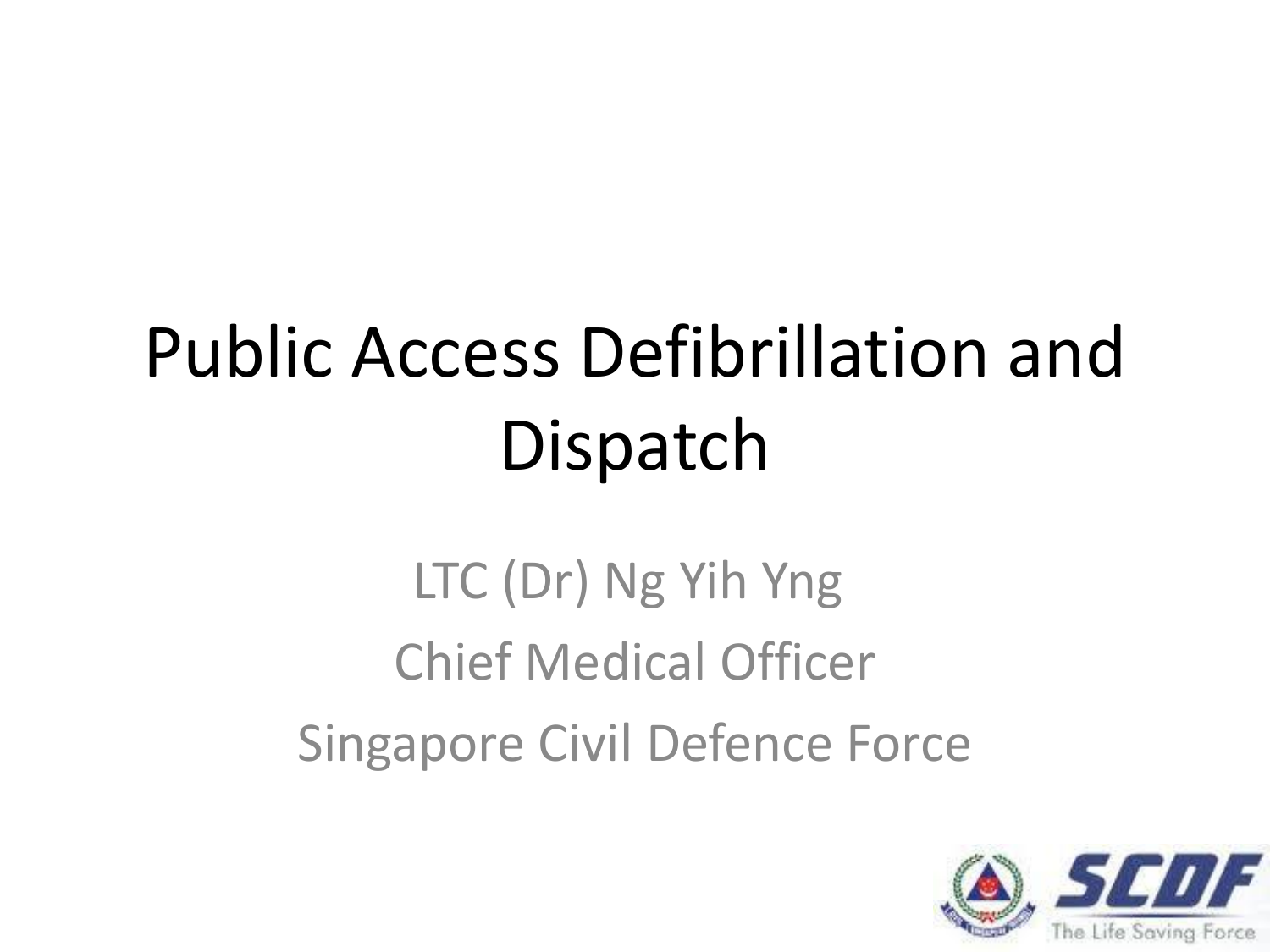# What causes most<br> *A I*,

# **cardiac arrests**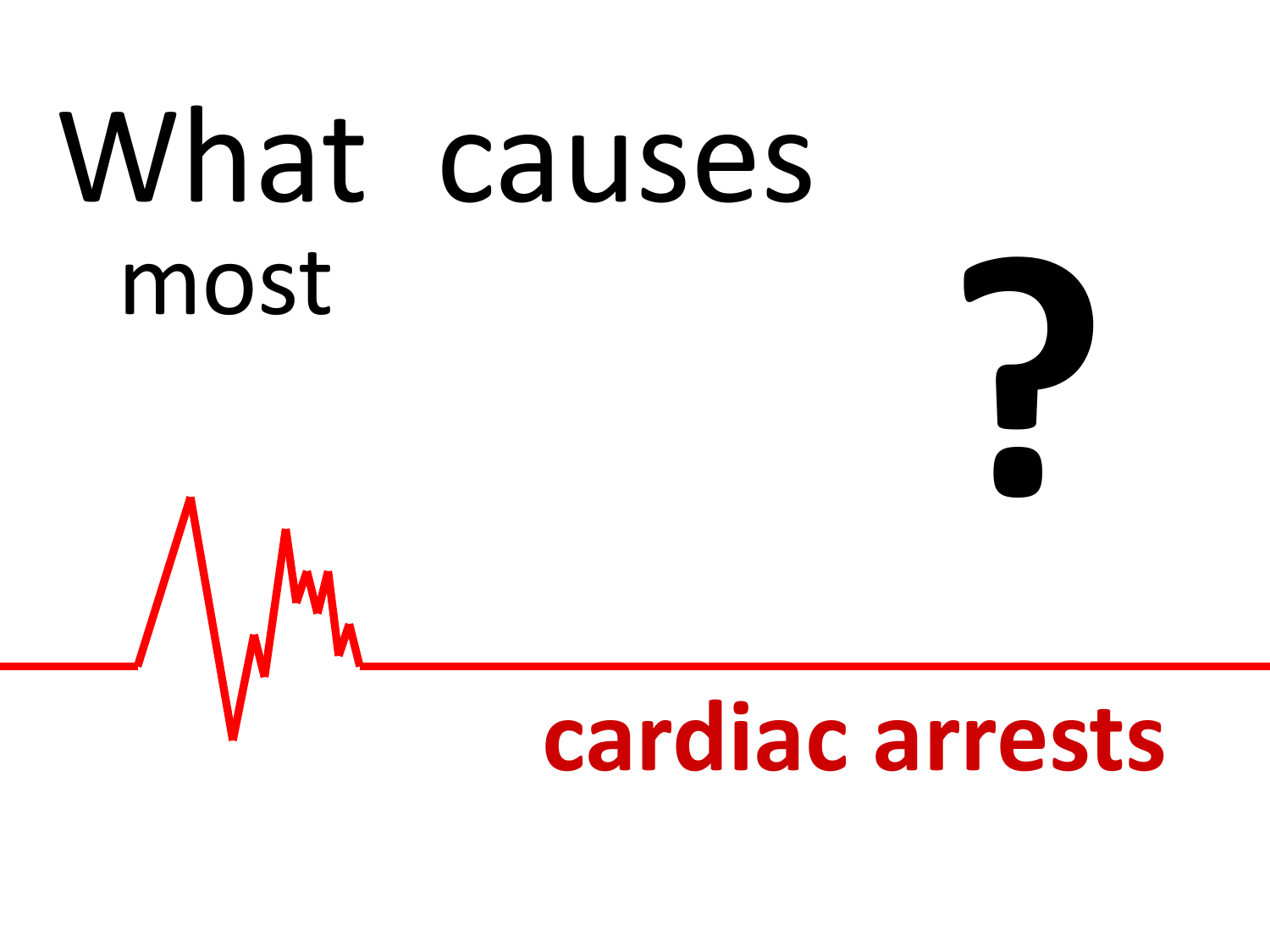### The answer: ventricular fibrillation



**Ventricular fibrillation (VF) is a heart rhythm that causes the heart to quiver instead of pumping in an organized fashion… leading to cardiac arrest.**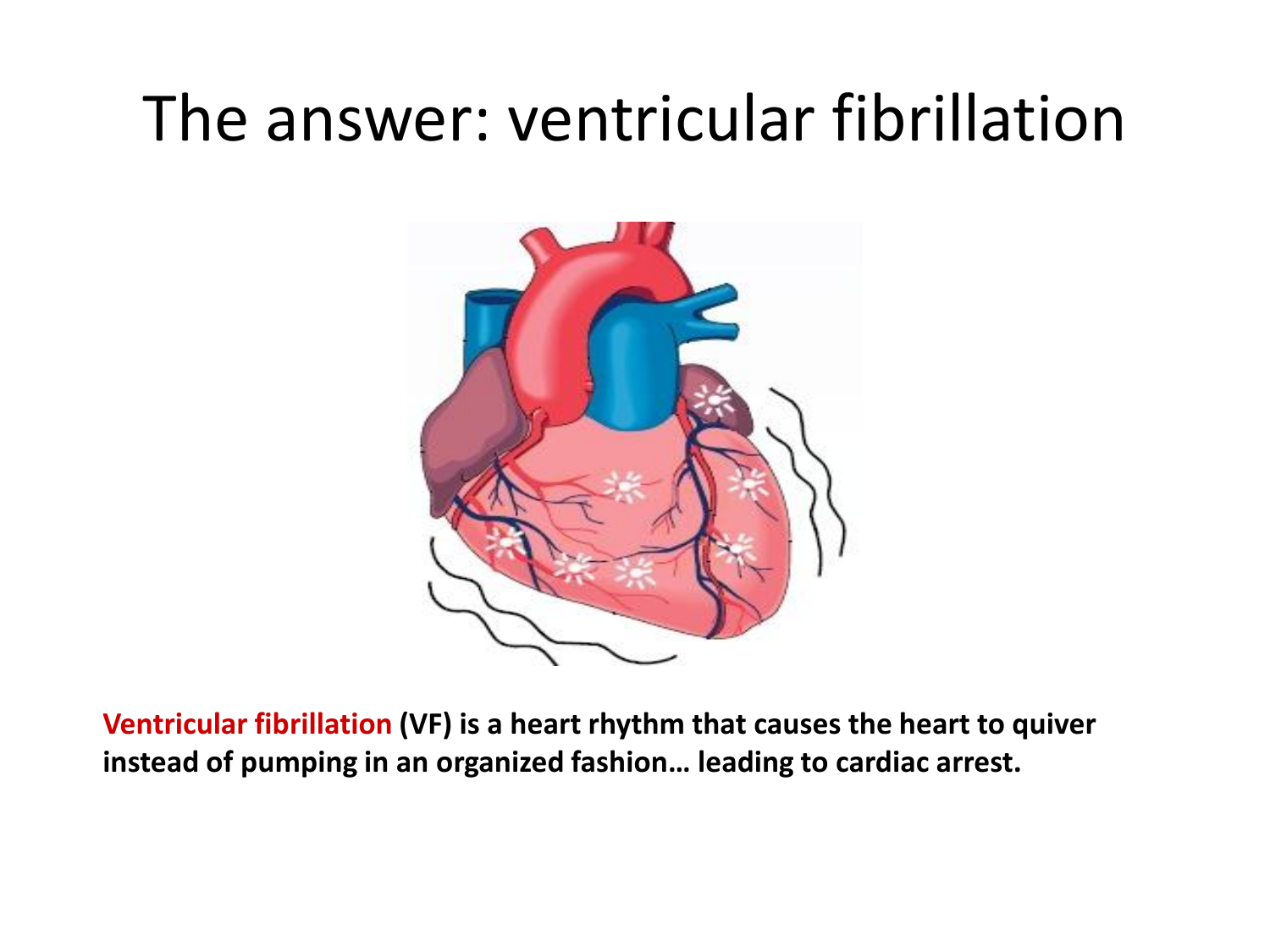### The abnormal rhythm of **ventricular fibrillation**



### can ONLY be **corrected** by a defibrillation **shock**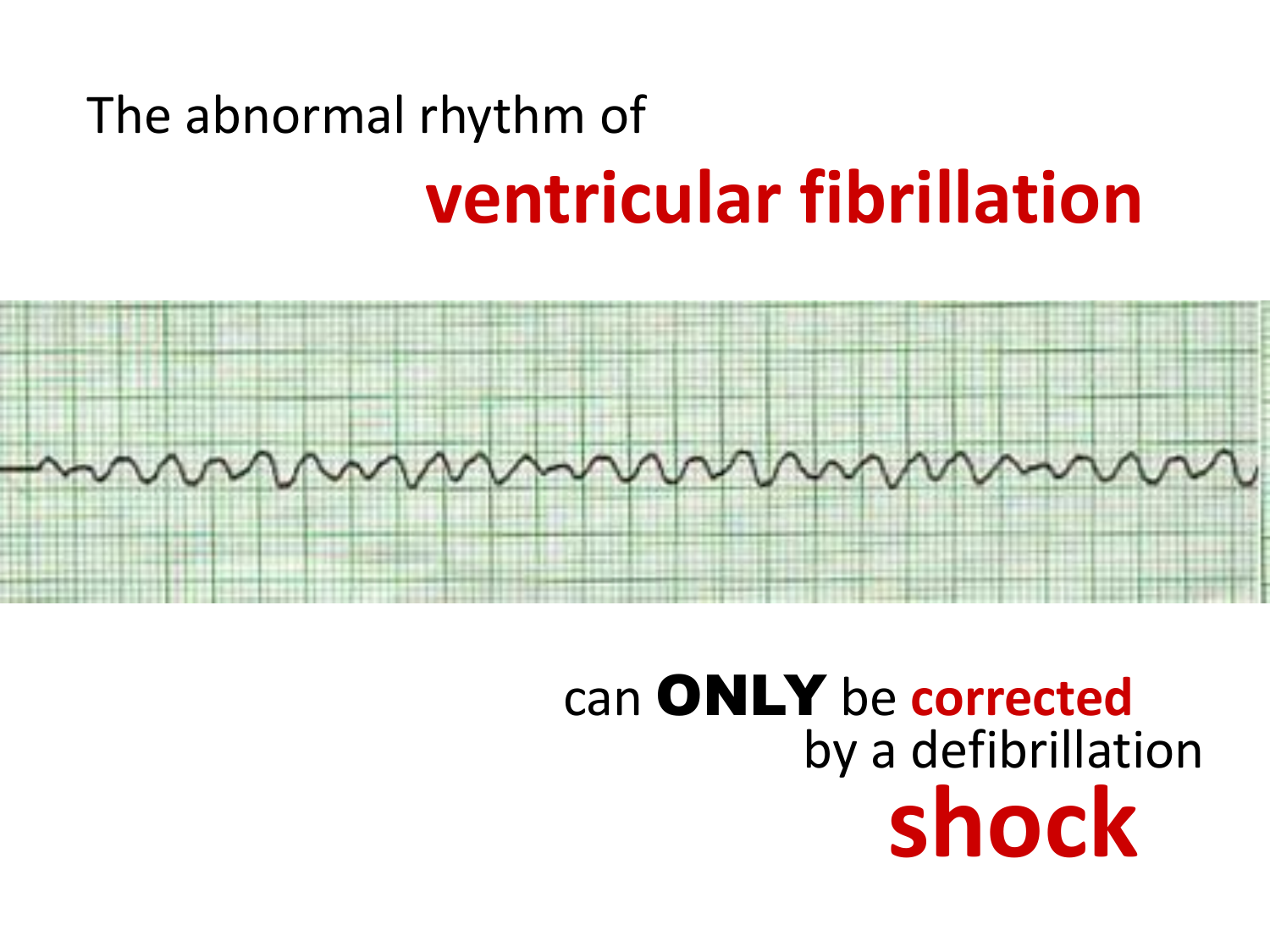# How does Public Access Defibrillation help?

#### **It takes 2-4 minutes for a bystander to use an AED**



**It takes 2-3 times as long for EMS to reach a patient for defibrillation**

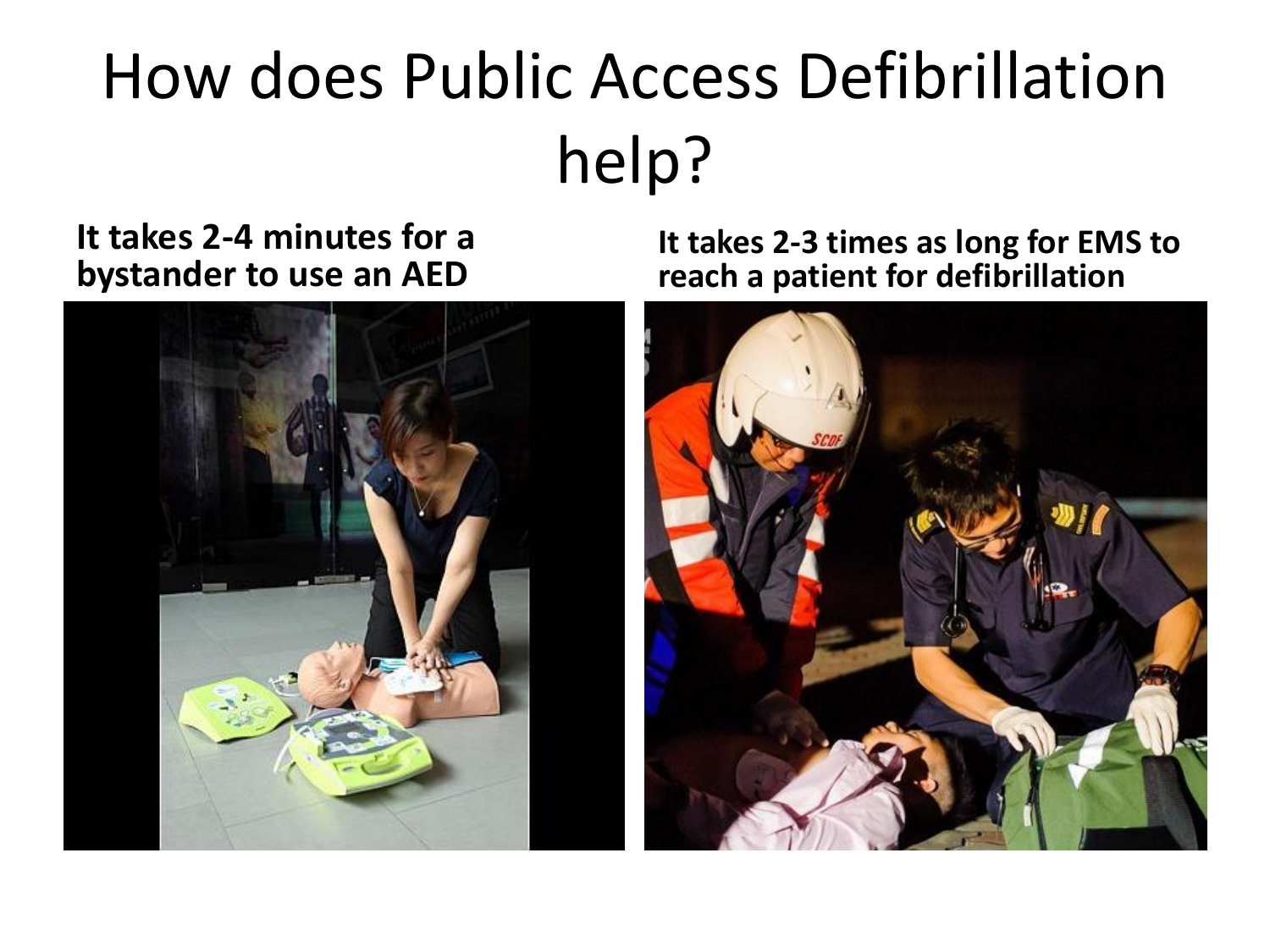# Immediate treatment is critical



time to shock

survival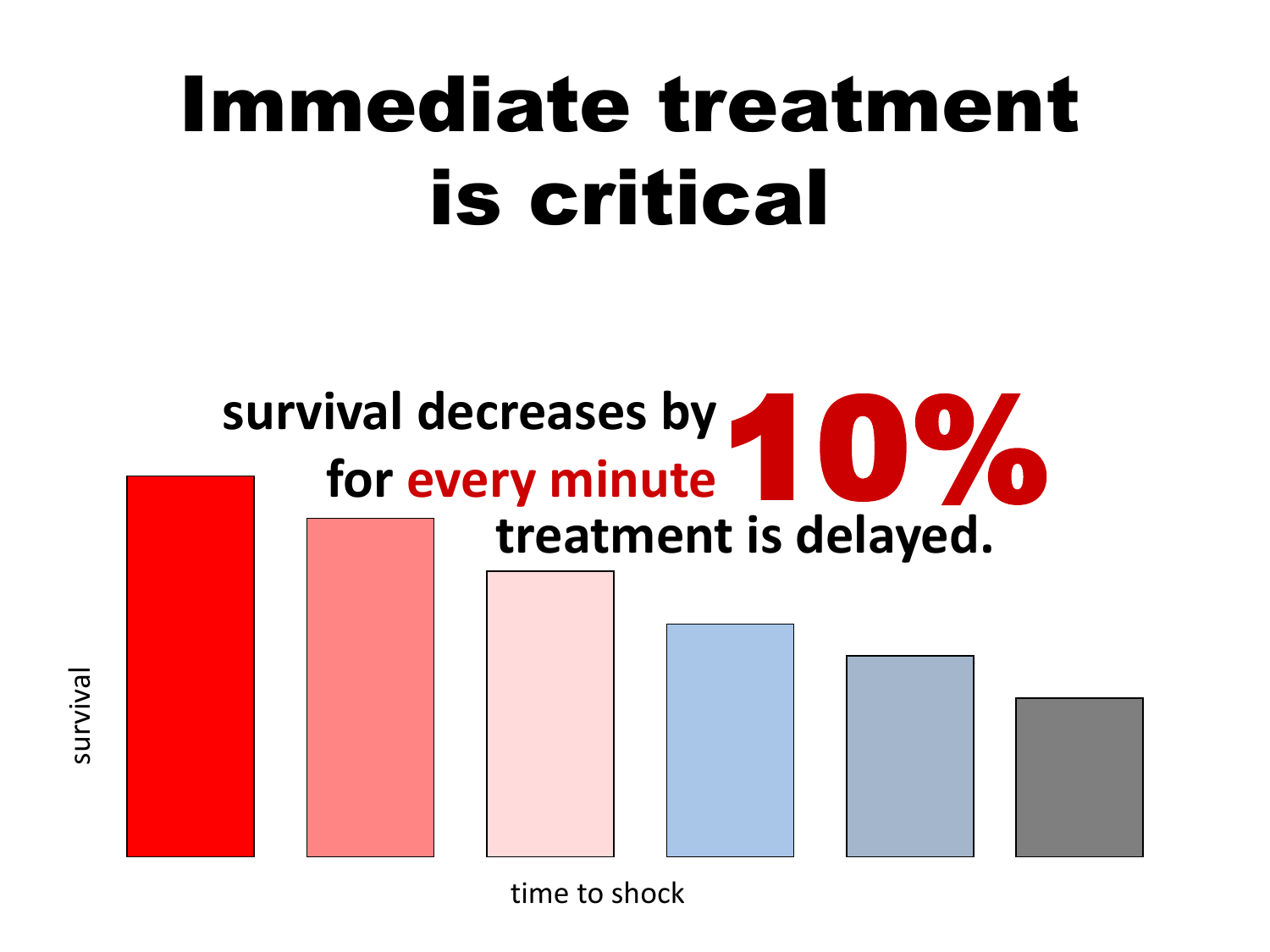# Are public AED effective?

| <b>Factors</b>                                | n(%)       | <b>Discharged Alive</b> |                |
|-----------------------------------------------|------------|-------------------------|----------------|
|                                               |            | <b>Odds Ratio</b>       | 95% CI         |
| <b>Bystander CPR</b>                          | 801 (20.3) | 2.29                    | $1.17 - 4.39$  |
| <b>Public Access</b><br><b>Defibrillation</b> | 14 (0.36)  | 11.10                   | $1.18 - 51.6$  |
| <b>FRP dispatched</b>                         | 97(2.46)   | 4.63                    | $1.58 - 11.1$  |
| <b>Ambulance</b><br>defibrillation            | 853 (21.6) | 6.04                    | $3.47 - 10.71$ |
| <b>EMS mechanical CPR</b>                     | 30 (0.76)  | 2.25                    | $0.05 - 14.05$ |
| <b>Hospital mechanical</b><br><b>CPR</b>      | 328 (8.32) | 1.22                    | $0.43 - 2.88$  |
| <b>Hospital hypothermia</b><br>therapy        | 10(0.25)   | 28.9                    | $4.72 - 131.0$ |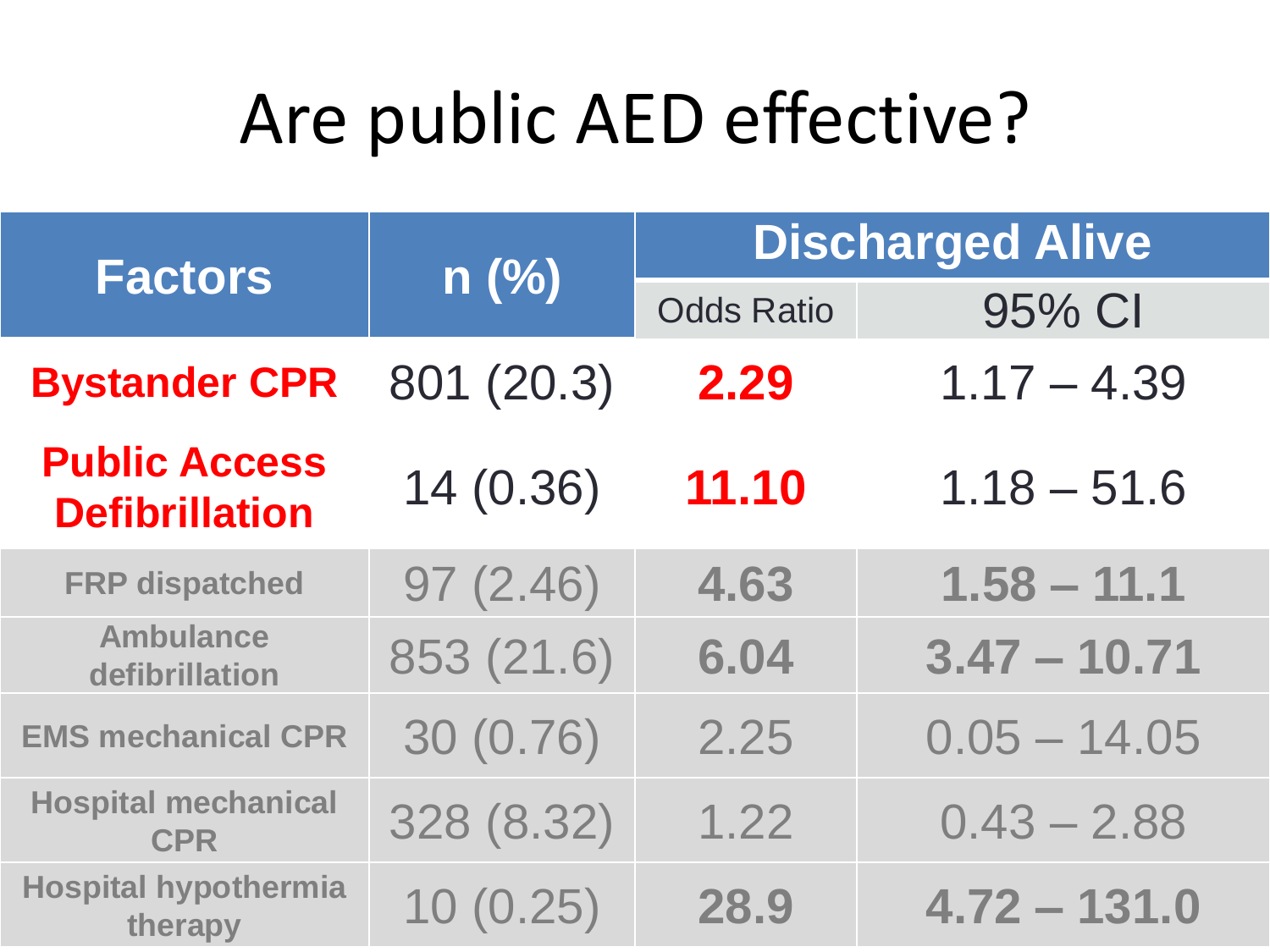### **An** AED **is the device that can safely and correctly deliver a lifesaving shock.**

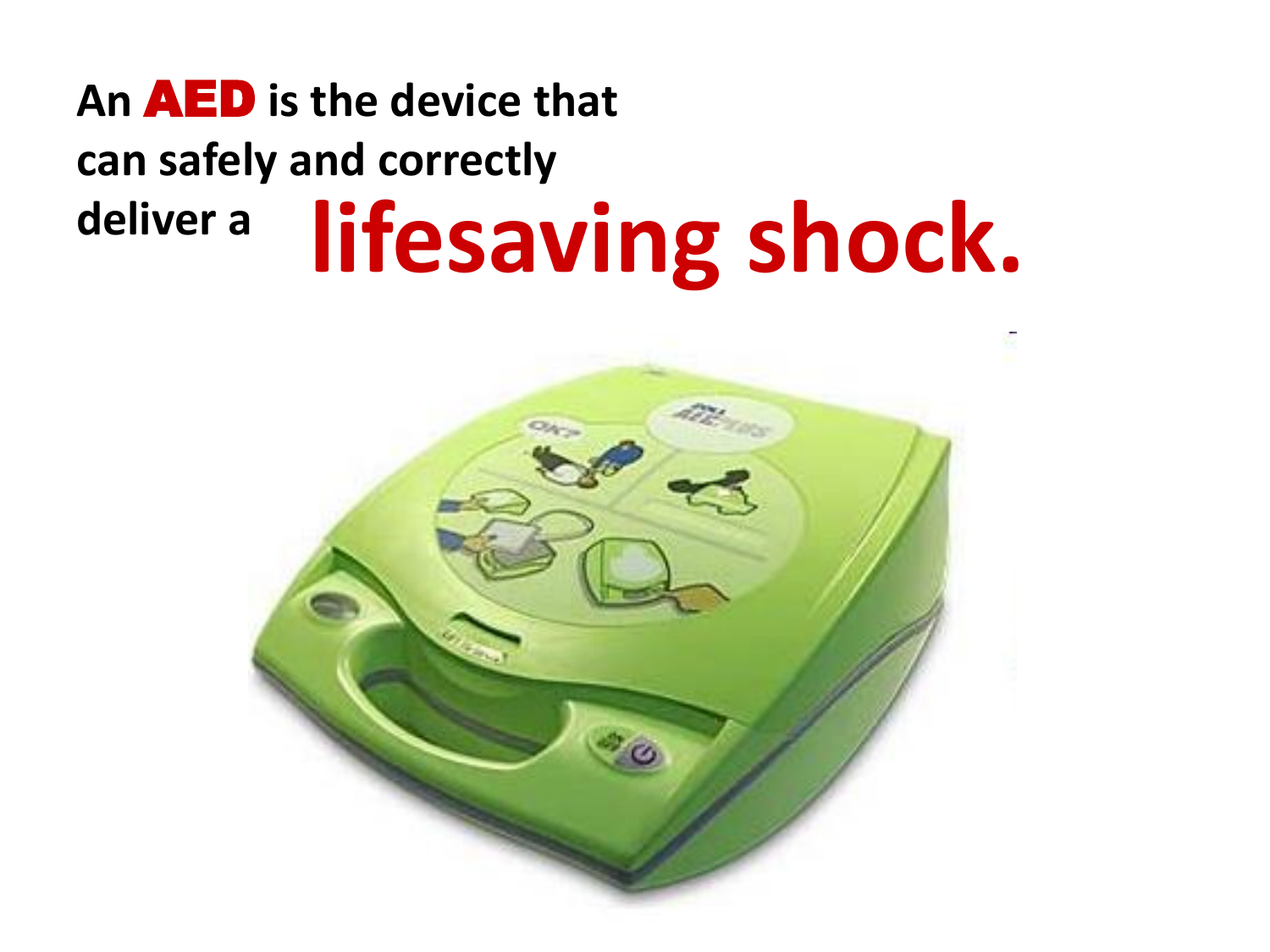# Are AEDs safe?

- It will only shock a person in ventricular fibrillation
- No serious injury ever reported from Public AED usage
- However, normal AED safety rules still apply
	- Contact with water
	- Metal surfaces
	- Scene danger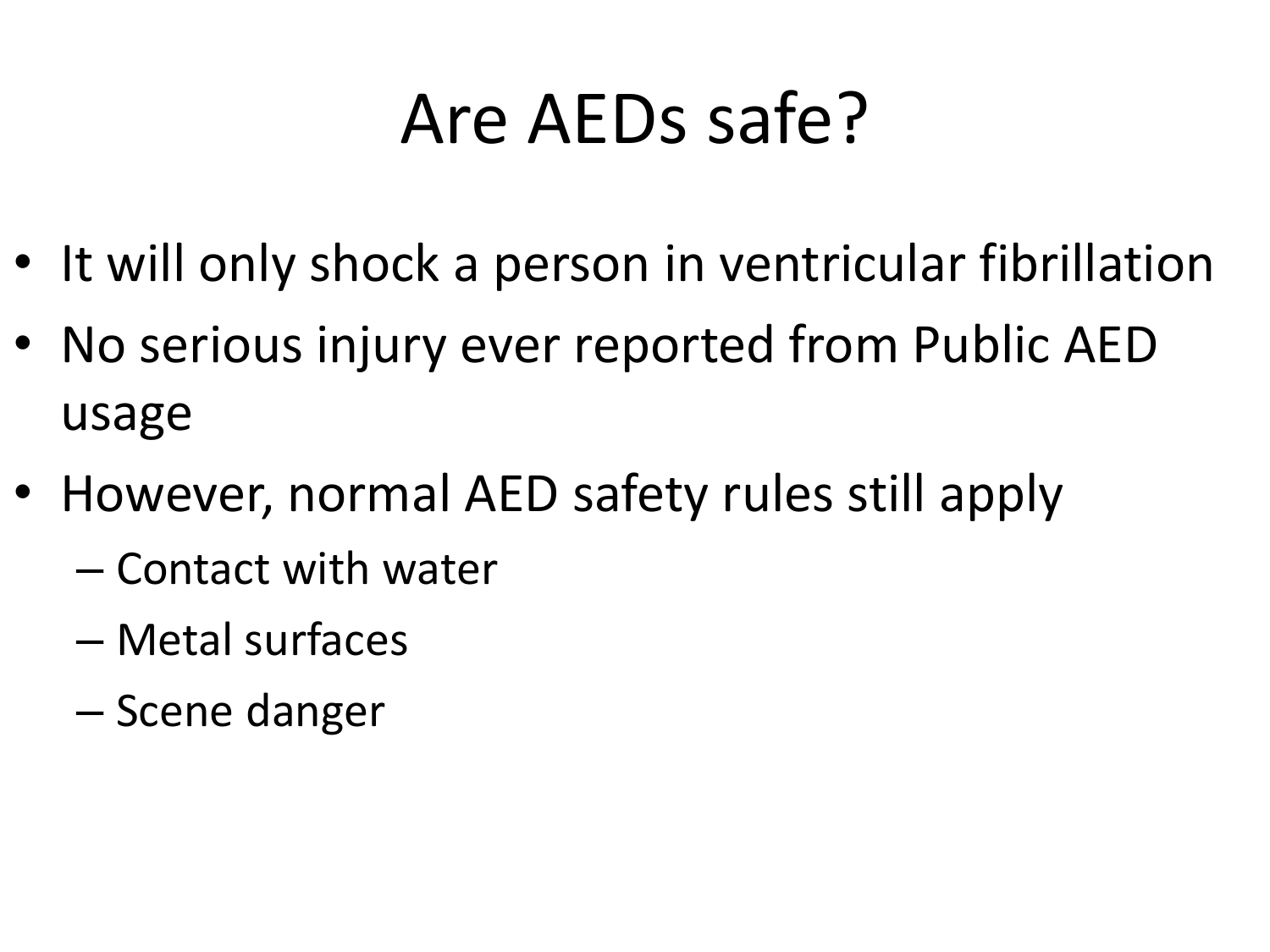# Which is safer - Using a Fire Extinguisher or an AED?

**4% of people who died from fires were fighting it 35% of people who injured by fires were fighting it**



**No fatalities or injuries**



Mell HK, Sayre MR. Public Access Defibrillators and Fire Extinguishers: Are Comparisons Reasonable? Progress in Cardiovascular Diseases. 2008;51(3):204–212.

Hall JR: Characteristics of Home Fire Victims. Quincy, MA: National Fire Protection Association; 2005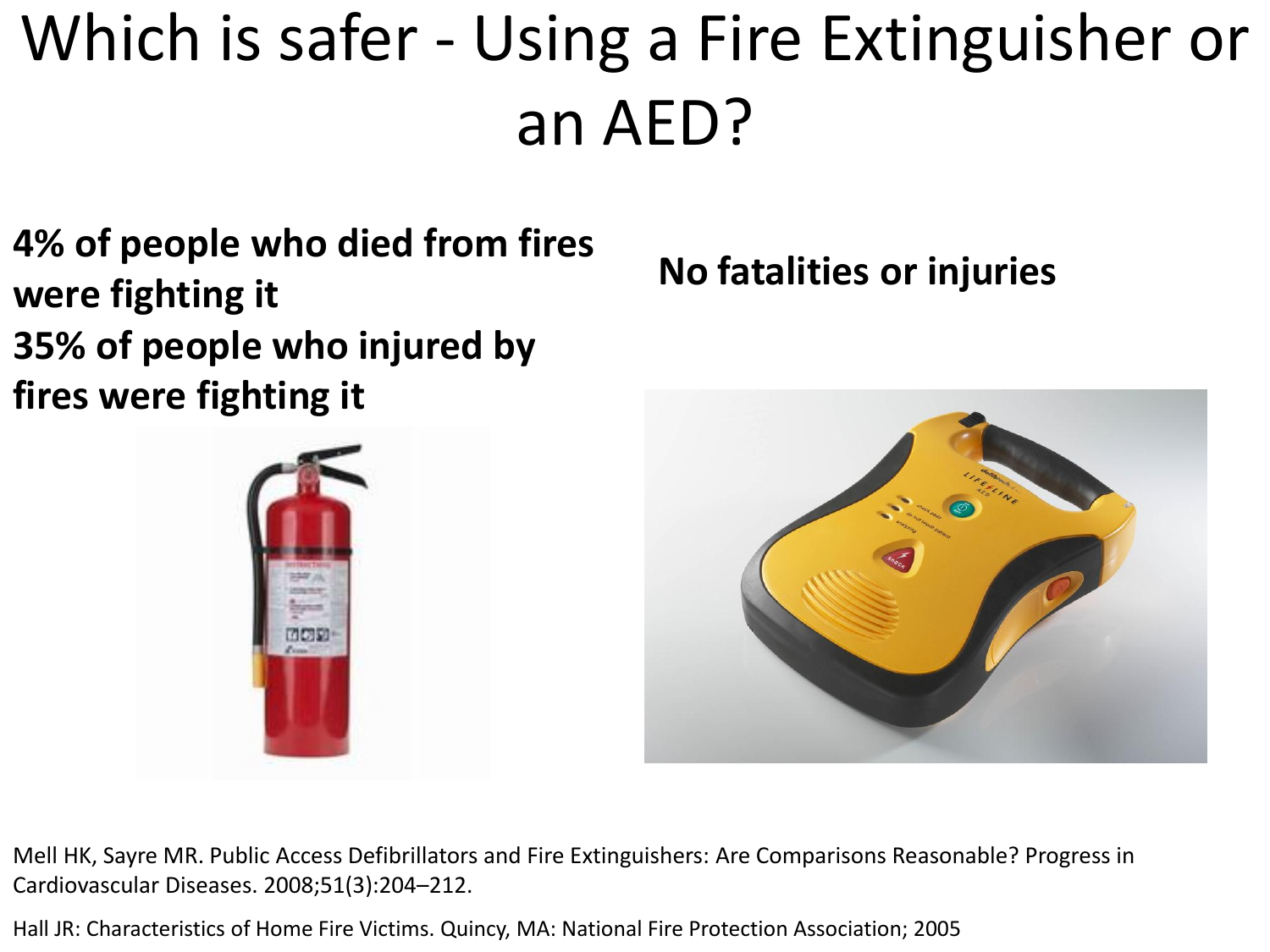# Will I get sued if the AED wasn't used right?



- The layers of protection
	- Training
	- Protocols
	- Quality Assurance
	- Quality Improvement
	- Legislation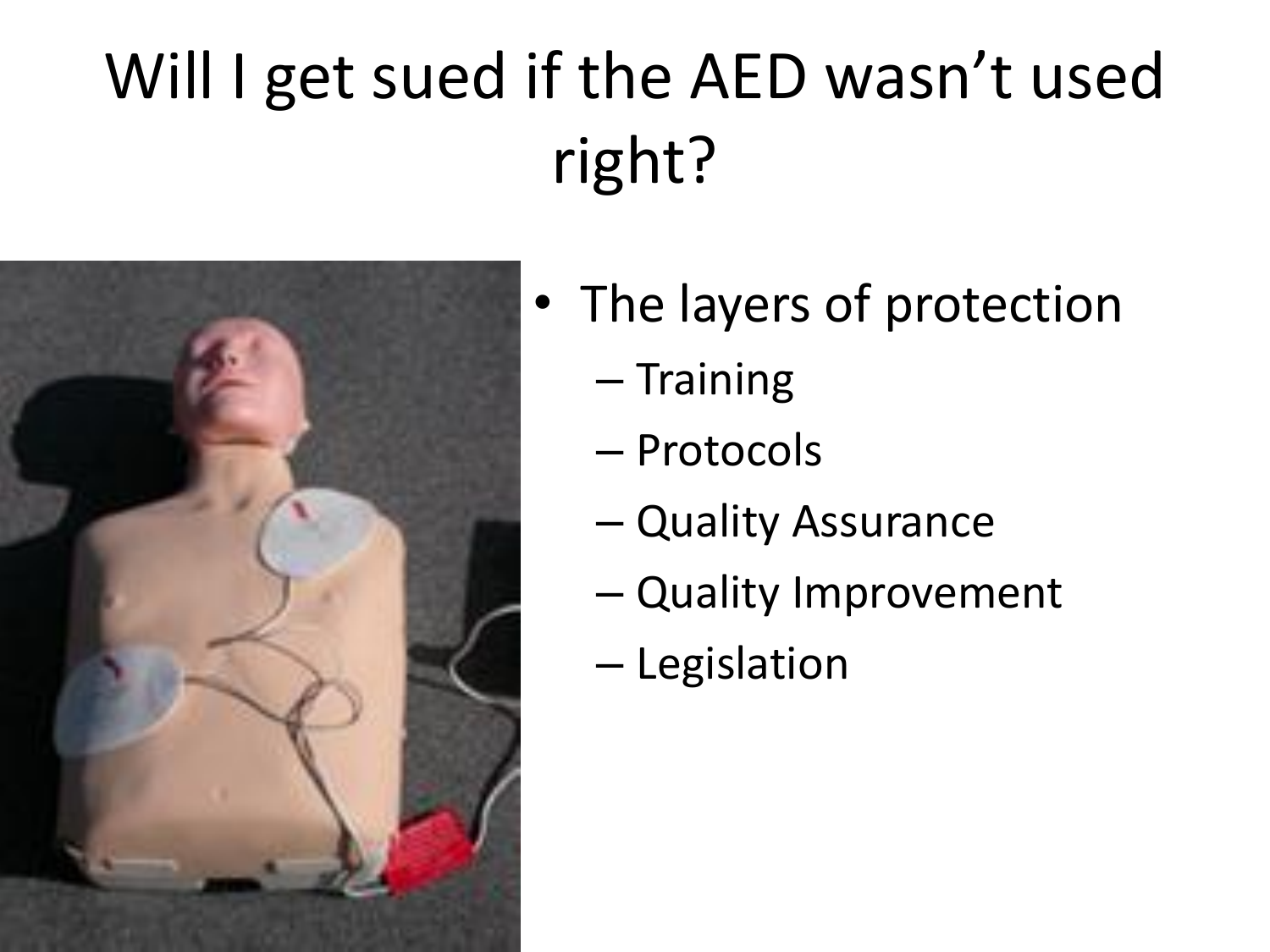### People expect professionals to help!

#### Calif, woman dies after nurse refuses to do CPR

By GOSIA WOZNIACKA and TRACIE CONE | Associated Press - Tue, Mar 5, 2013



Associated Press/Gosia Wozniacka - Shown is the main gate of Glenwood Gardens in Bakersfield, Calif., Monday March 4, 2013, where an elderly woman died after a nurse refused to perform CPR on her last week. ... more  $\star$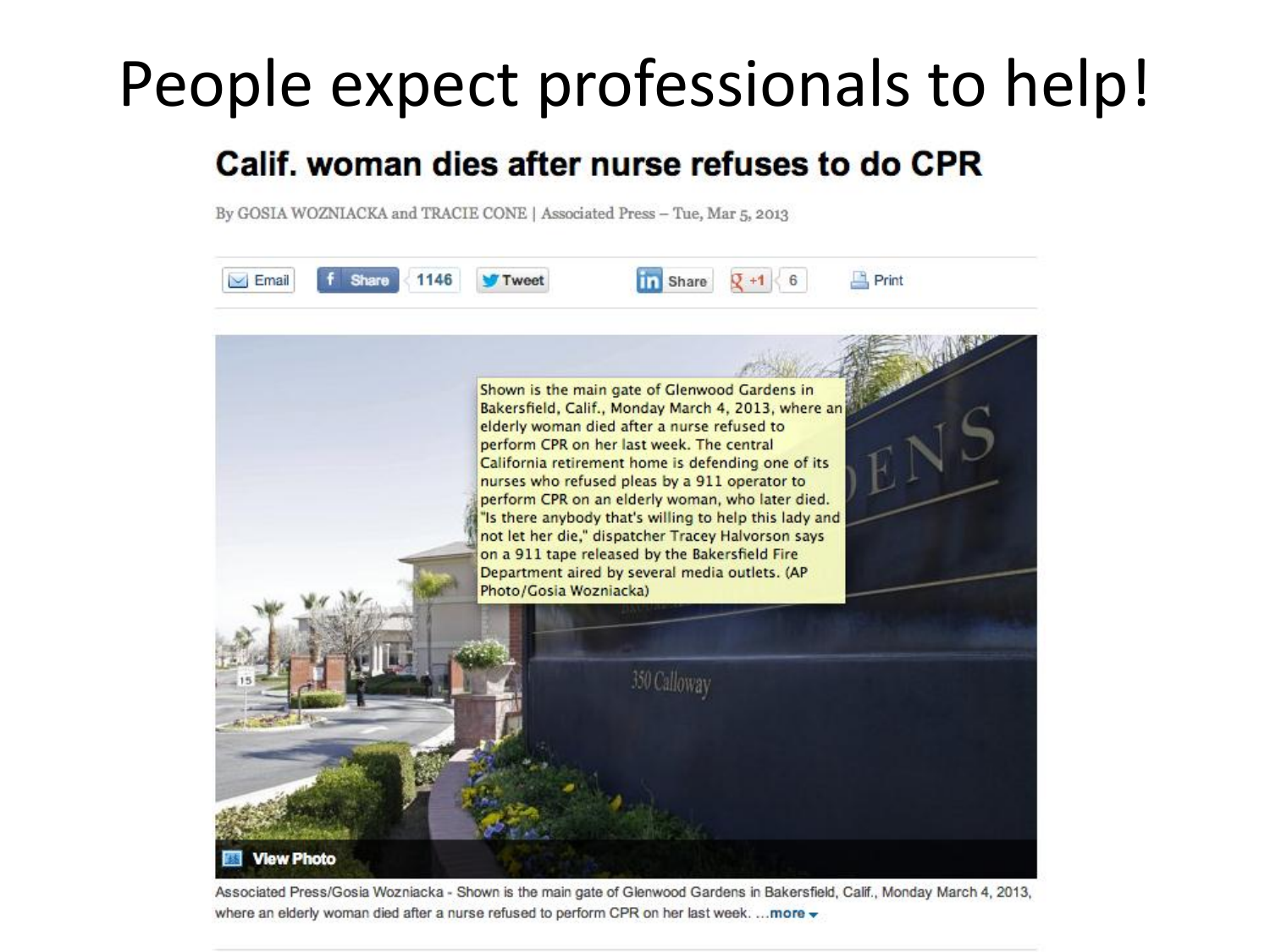# Integrating AEDs into Dispatch

### Data

- Legislation
- Self-reporting
- Crowd sourcing

### Program

- Registry
- Dispatch Trg
- Standards
- Quality Assurance
- Quality Improvement

### Awareness

- Recognize Cardiac Arrest
- Early Access
- CPR/AED trg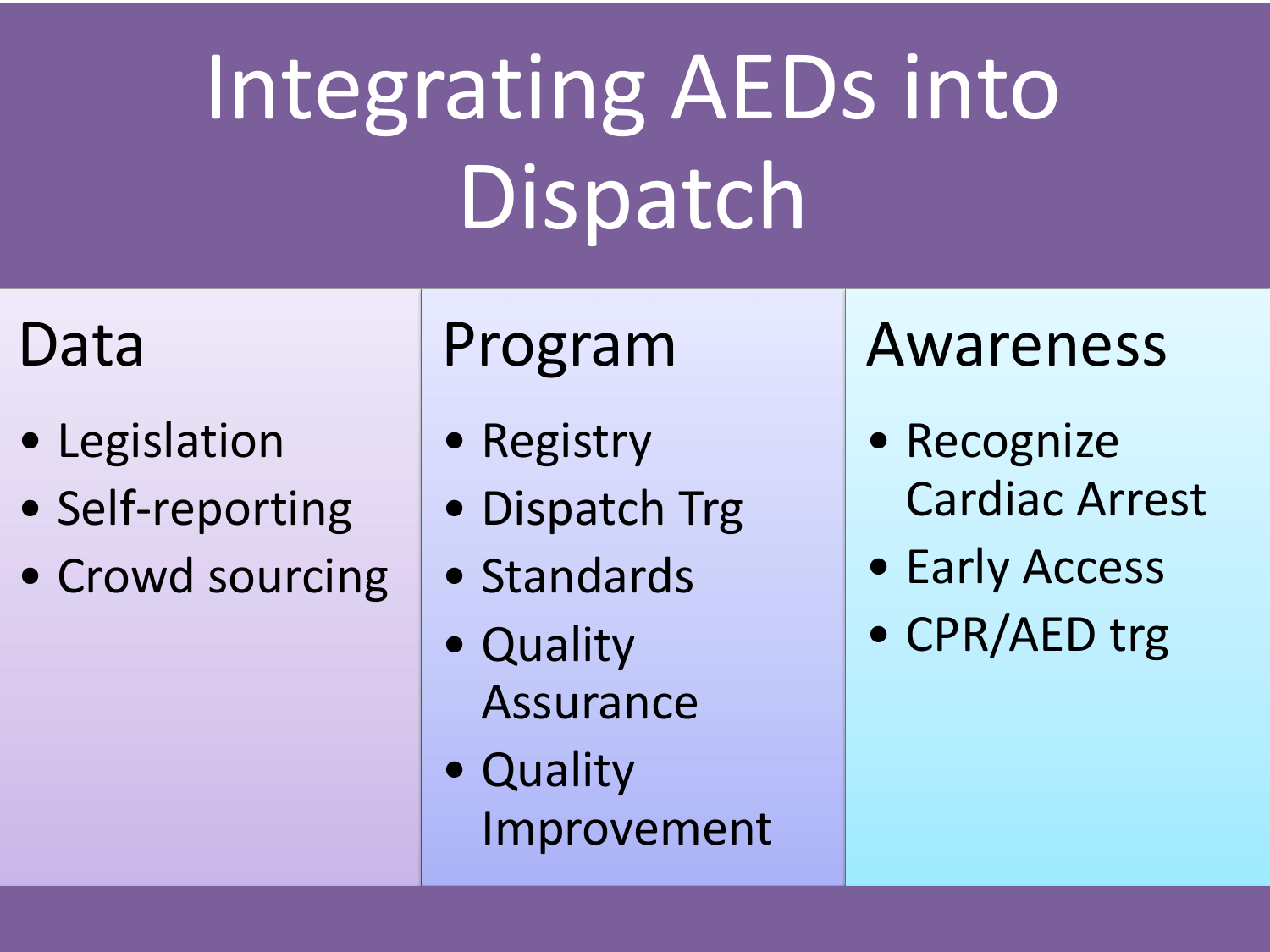### Be on the lookout for the Public Access Defibrillator -

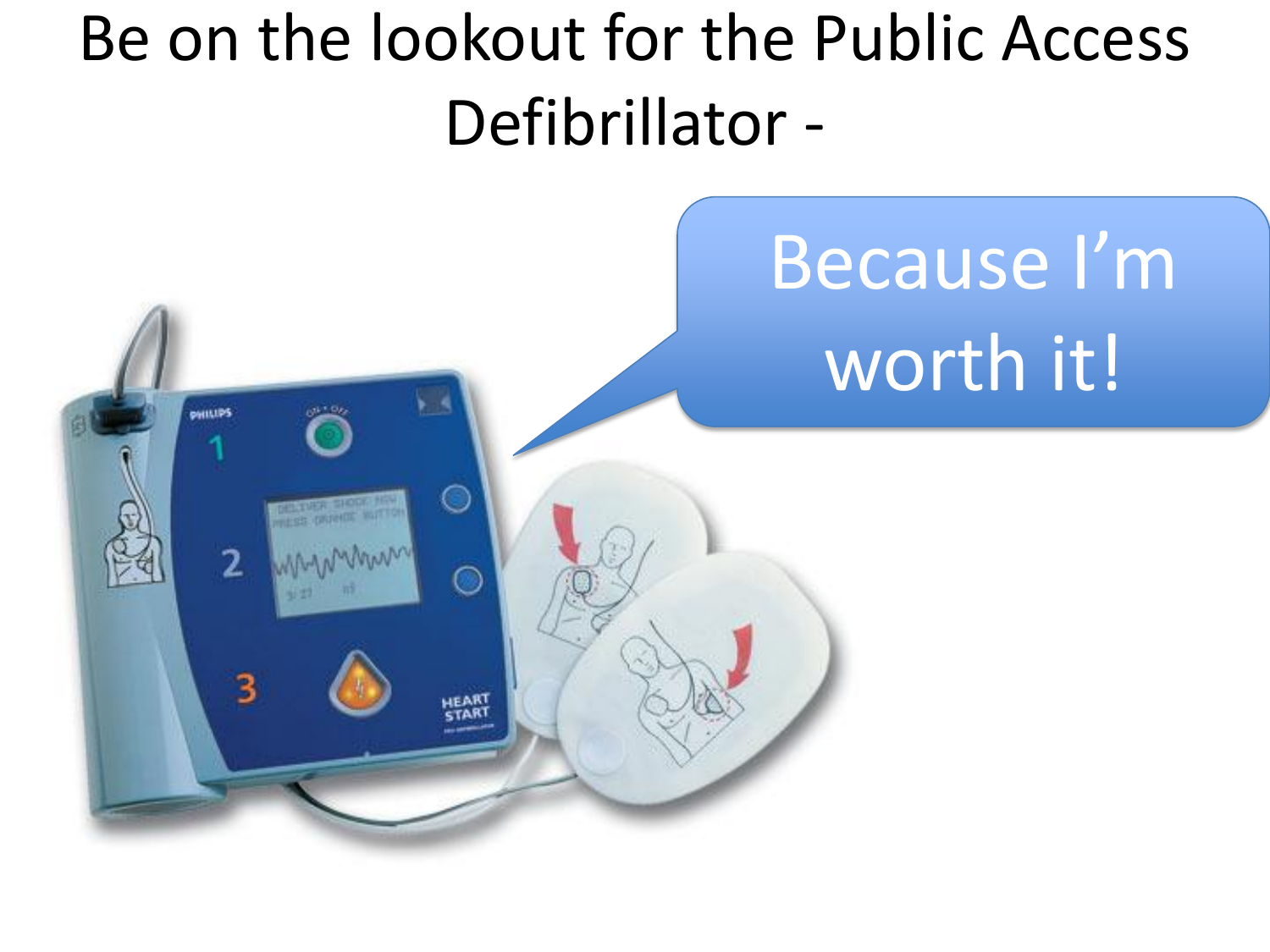# Familiarise yourself

ω Turi ON Firs



#### Heartsine

- Turn On
- Pull Green Tab
- Paste pads
- Analyse
- Shock/No shock

### i-Pad

• Open Lid

AED

- Turn On
- Attach Connector
- Paste Pads
- Analyse
- Shock/No shock



### Philips Onsite

- Pull Handle
- Paste pads
- Analyse
- Shock/No shock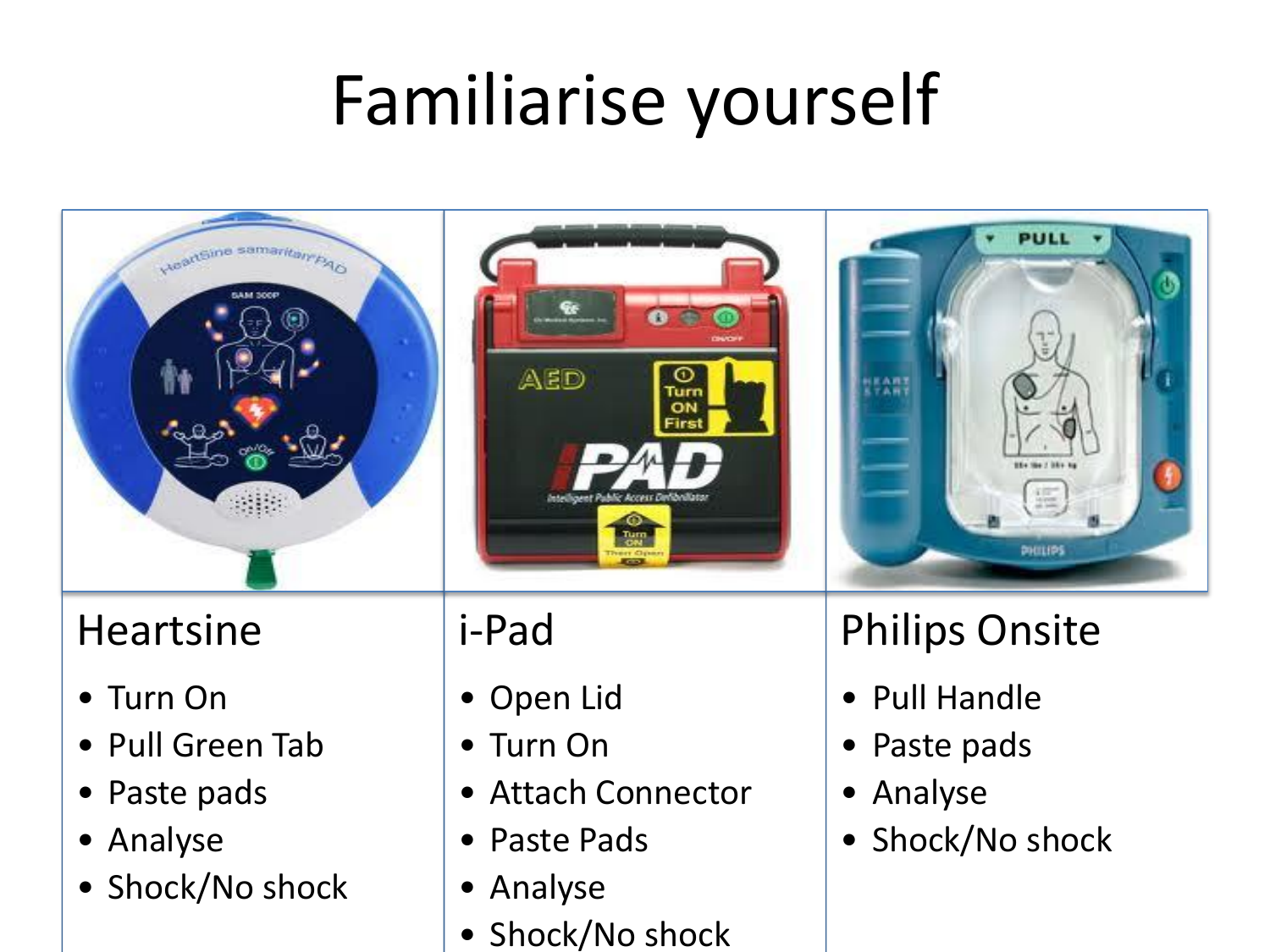### **CPR + AED PROGRAMME**



**Institute for Medical Simulation & Education** 



ingapore ieneral Hospital

Be current with CPR + AED **Training** to be confident in giving instructions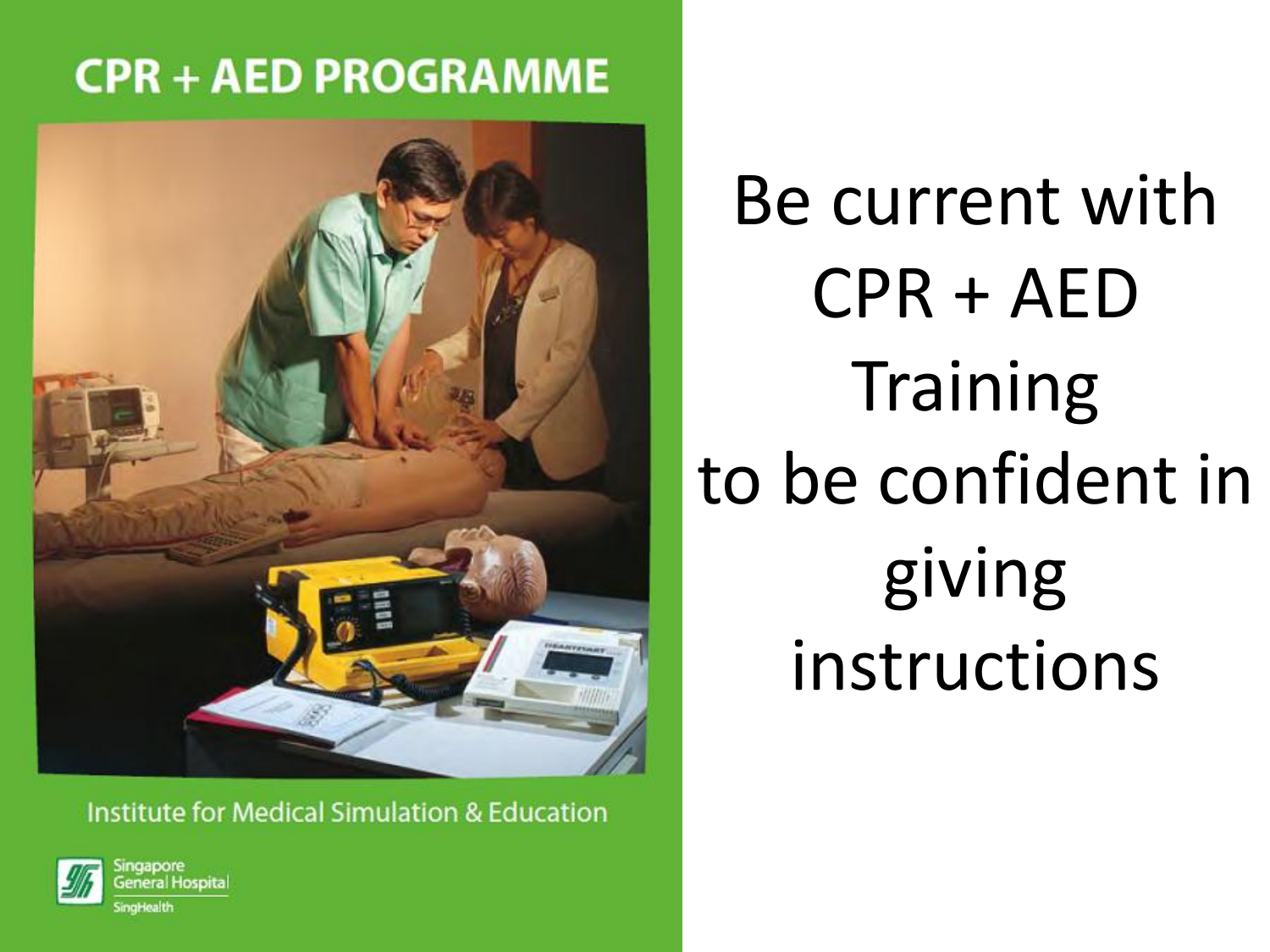" Chance favours the prepared mind. The more you practice, the luckier you become. ,,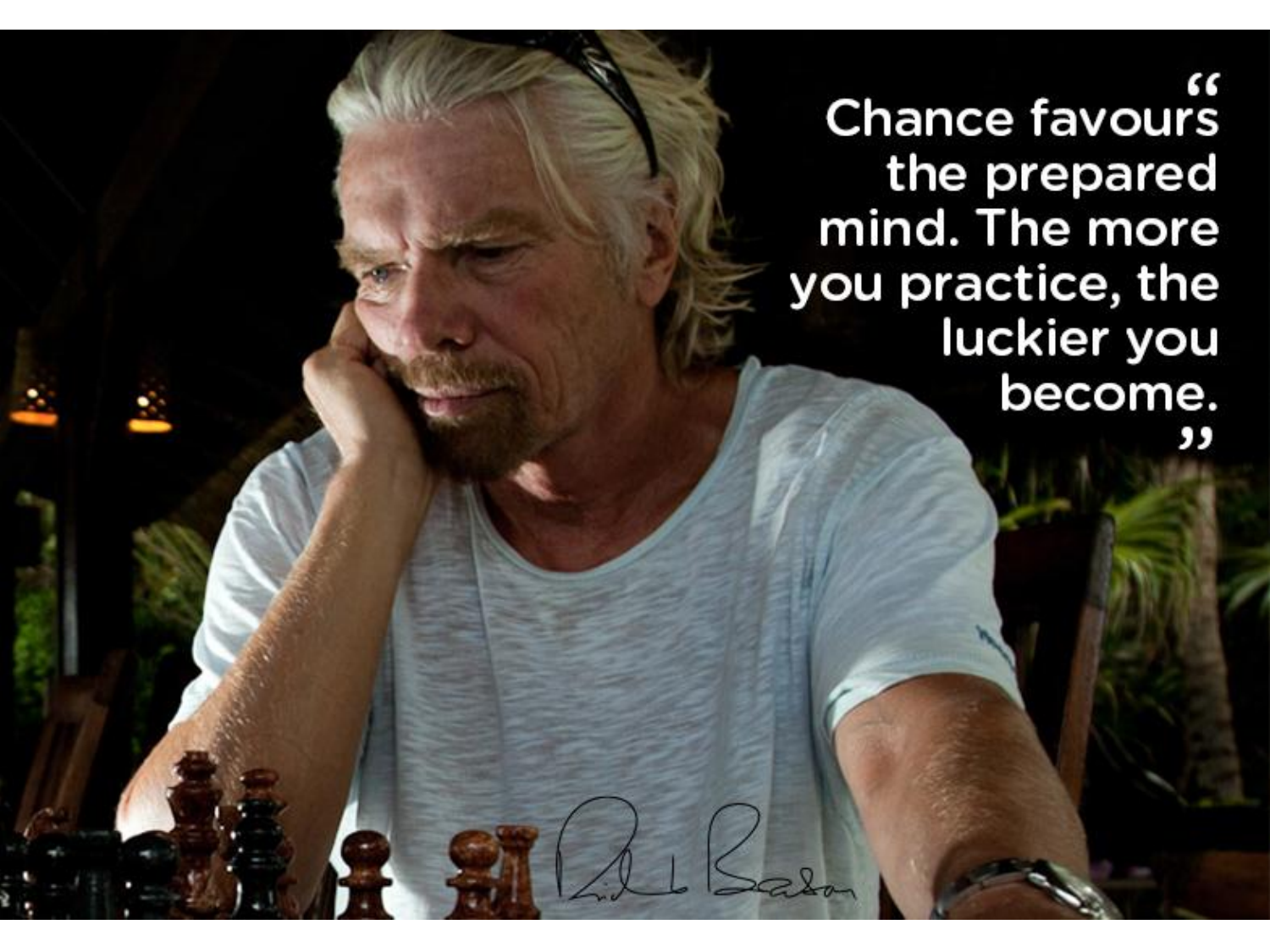# Summary

- Public Access Defibrillation is a tool that dispatchers can use to significantly improve cardiac arrest survival
- Always lookout for the public AED in appropriate places – It's worth it!
- The more you prepare, the luckier you become!